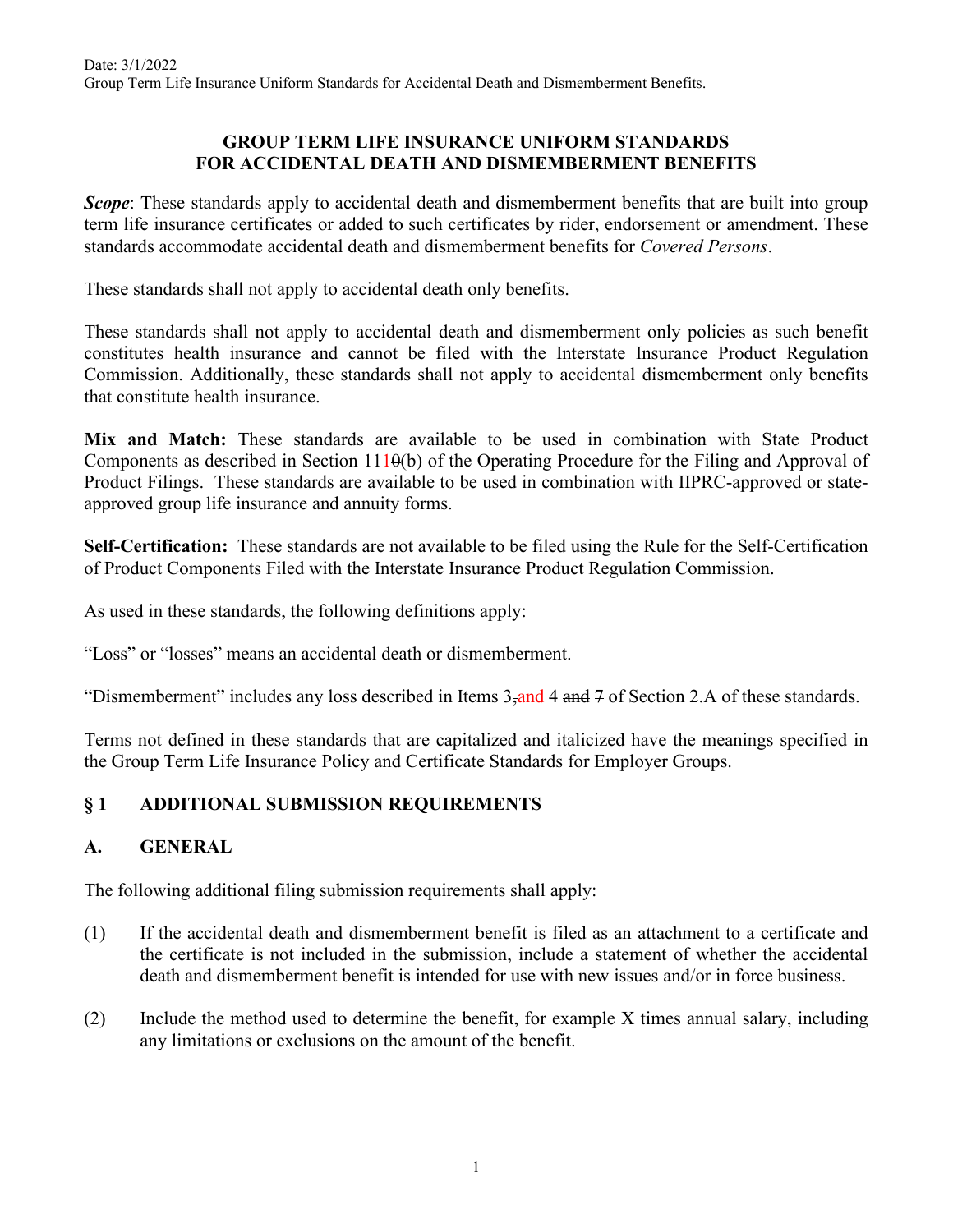# **§ 2 ACCIDENTAL DEATH AND DISMEMBERMENT BENEFIT PROVISIONS**

### **A. BENEFITS**

- (1) The provisions shall describe the conditions that shall be met to be eligible for the accidental death and dismemberment benefit. The conditions shall comply with the following:
	- (a) If loss has to occur within a specified time period after the injury occurs, the provisions shall also disclose the time period, but shall not be more restrictive than requiring the loss to occur within 180 days following the date of the accidental injury; and
	- (b) The provisions shall require that loss be caused by an accident but such requirement shall be without regard to the means of the accident. The terms "accident," "accidental," "accidental injury," "accidental bodily injury" and "accidental means" shall be defined to employ "result" language and shall not include words that establish an accidental means test. The definition of "injury" shall not be more restrictive than "injury means an accidental bodily injury sustained by a *Covered Person* that is a direct result of an accident, independent of disease or bodily or mental illness or infirmity or any other cause, and that occurs while the insurance benefit is in force."
- (2) The provisions may include a presumption of death provision that states that a *Covered Person* shall be presumed to have died as a result of accidental injury if the aircraft or other vehicle in which the *Covered Person* was traveling disappears, sinks or is wrecked, and the body of the *Covered Person* is not found for a specified number of years from the date the aircraft or other vehicle was scheduled to arrive at its destination, or the *Covered Person* is reported missing to the authorities.
- (3) The provisions shall include accidental dismemberment benefits for loss of a hand, foot, arm, and leg. The provisions shall include the conditions that shall be met to be eligible for each of these benefits and describe or define the loss. The descriptions and definitions shall not be more restrictive than:
	- (a) Loss of a hand permanently severed at or above the wrist, but below the elbow or loss of thumb and index finger of the same hand where the thumb and index finger are permanently severed through or above the third joint from the tip of the index finger and the second joint from the tip of the thumb;
	- (b) Loss of a foot permanently severed at or above the ankle but below the knee;
	- (c) Loss of arm permanently severed at or above the elbow; and
	- (d) Loss of a leg permanently severed at or above the knee.
- (4) The provisions may also include any of the following losses: paralysis, brain damage, coma, third degree burns, or loss of sight, hearing or speech. The provisions shall include the conditions that shall be met to be eligible for each of these benefits and describe or define the loss. The descriptions and definitions may not be more restrictive than: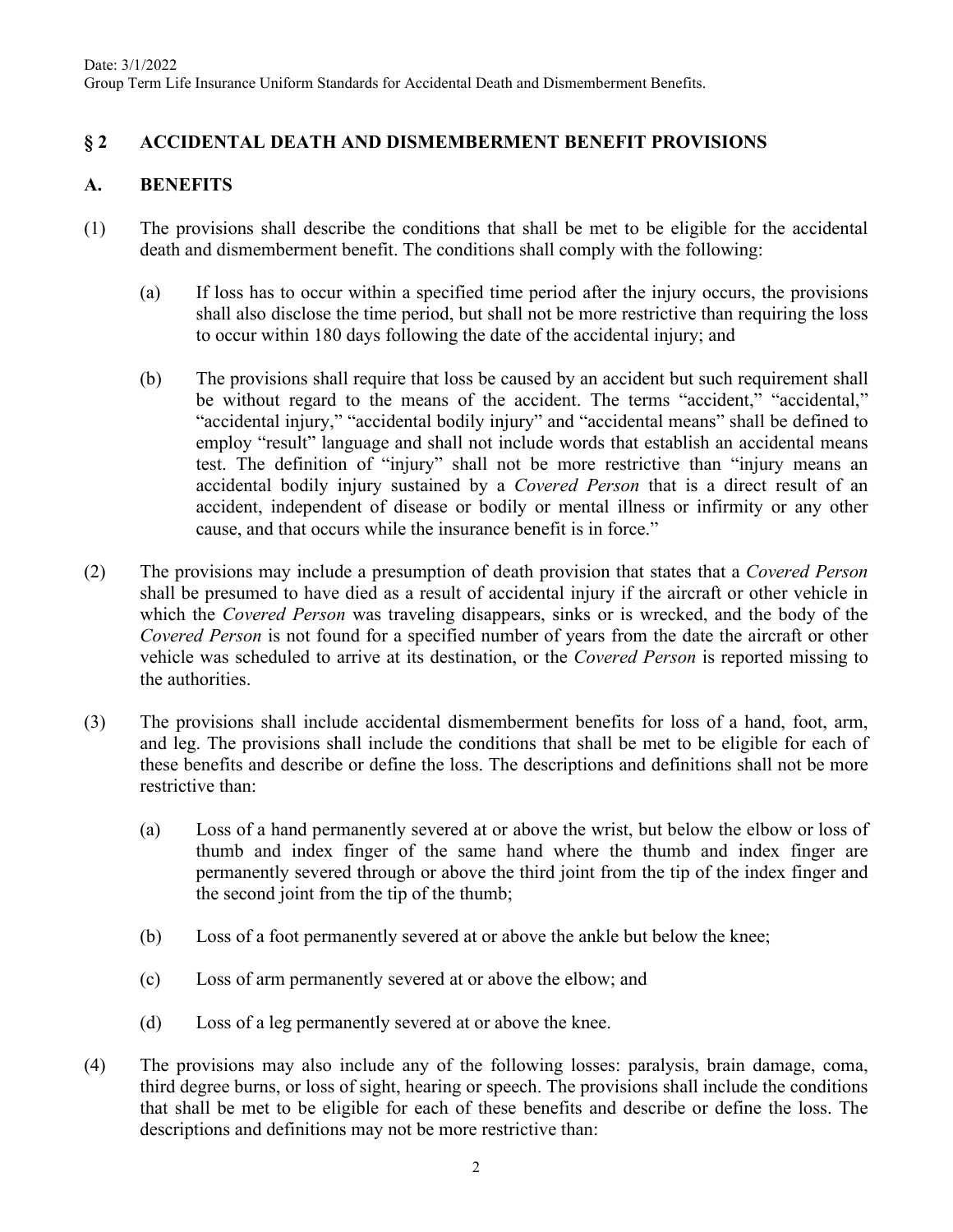- (a) Paralysis means total and permanent impairment of voluntary movement and sensory function of a limb without severance; a physician must determine the paralysis to be permanent, complete and irreversible;
- (b) Brain damage means permanent and irreversible physical damage to the brain causing the complete inability to perform all of the substantial and material duties of everyday life, and such damage shall continue for a specified period of time, not to exceed 180 days, following the date of loss;
- (c) Coma means a state of deep and total unconsciousness from which the comatose person cannot be aroused, and the state shall continue for a specified period of time, not to exceed 180 days, following the date of loss;
- (d) Loss of sight means permanent and uncorrectable loss of sight in the eye that continues for a specified period, not to exceed 180 days following the date of loss; the visual acuity shall be 20/200 or worse in the eye or the field of vision must be less than 20 degrees;
- (e) Loss of speech means the entire and irrecoverable loss of speech that continues for a specified period of time, not to exceed 180 days, following the date of loss;
- (f) Loss of hearing means the entire and irrecoverable loss of hearing in both ears that continues for a specified period of time, not to exceed 180 days, following the date of loss;
- (5) The provisions may also include the following additional benefits:
	- (a) *Air bag use benefit.* In the event an *Employee* and/or *Dependent* suffers a covered loss while the *Employee or Dependent* is traveling in an automobile, as defined in the certificate, that is equipped with an air bag for the *Employee's* or *Dependent's* seat, this benefit pays an additional benefit. The benefit may be stated as a flat dollar amount, or as a percentage of the amount payable for loss of life under the certificate.
	- (b) *Carjacking benefit.* In the event an *Employee* and/or *Dependent* suffers a loss as a result of carjacking of an automobile, as defined in the certificate, in which the *Employee* or *Dependent* is traveling, this benefit pays an additional benefit. The benefit may be stated as a flat dollar amount or as a percentage of the amount payable for the covered loss under the certificate.
	- (c) (i) *Child care benefit*. In the event an *Employee* and/or *Spouse* suffers a covered loss and has a *Child* under a specified age, such as 13, this benefit pays an additional benefit for child care provided by a licensed child care provider. The benefit requires current enrollment in child care or enrollment within a specified period of time after the loss occurs, such as 31 days. The benefit period may be capped, and overall minimums and maximums per *Child* may also apply.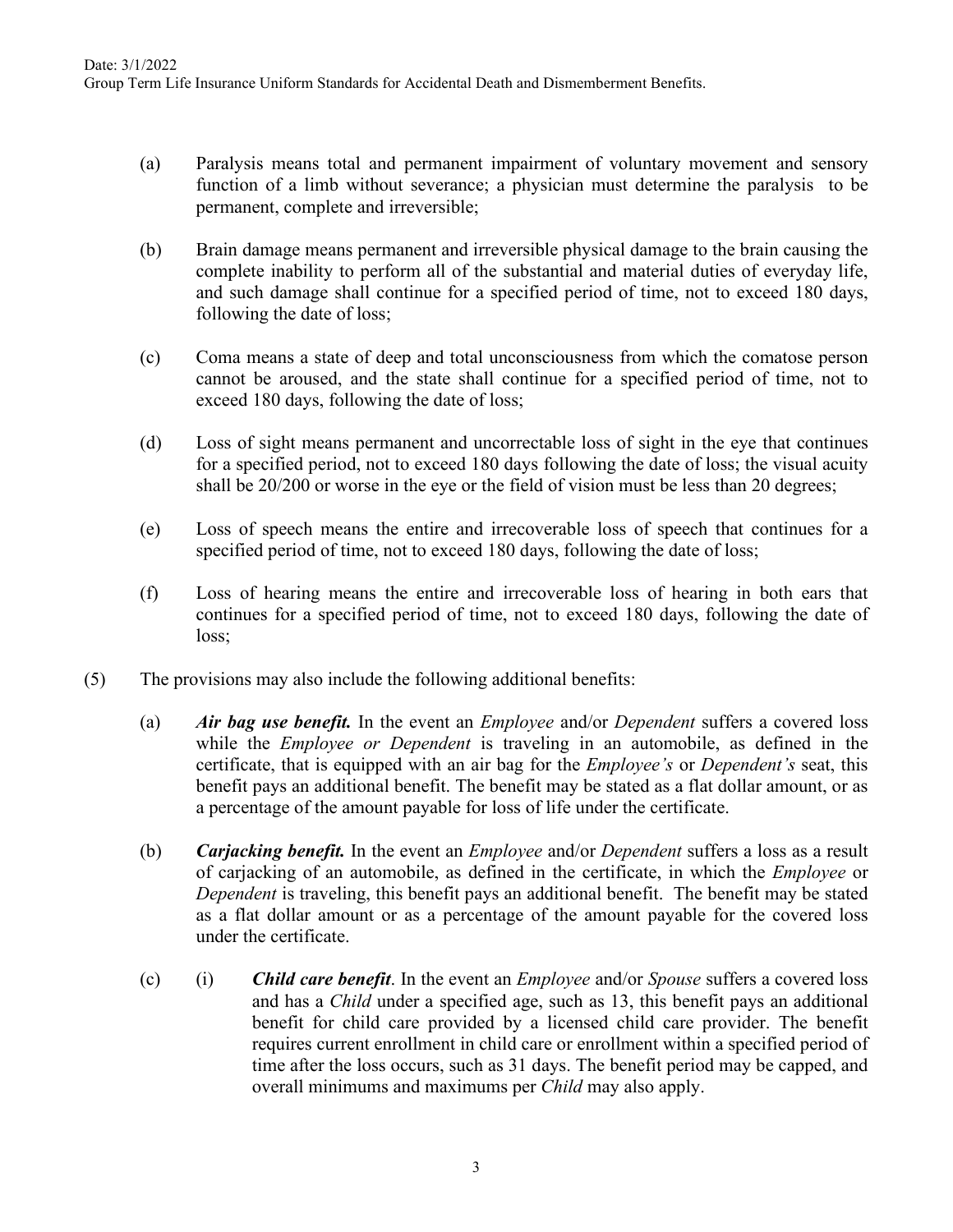- (ii) The benefit may also provide that if an *Employee* and/or *Spouse* suffers a covered loss and no *Child* is eligible for such benefit, the insurance company shall pay to the *Beneficiary* a specified minimum benefit amount, such as \$500 or \$1,000, in addition to the benefit payable for a covered loss under the certificate.
- (d) (i) *Child education benefit*. In the event an *Employee* and/or *Spouse* suffers a covered loss and has a *Child* under a specified age or level of education, this benefit pays an additional benefit for tuition expenses incurred for the *Child* beyond high school, usually at an accredited college, university or vocational school. The benefit requires current enrollment in the educational institution or enrollment in the educational institution within a specified period of time after the loss occurs, such as 31 days. The benefit period may be capped, and overall minimums and maximums per *Child* per academic year may also apply.
	- (ii) The benefit may also provide that if an *Employee* and/or *Spouse* suffers a covered loss and no *Child* is eligible for such benefit, the insurance company shall pay to the *Beneficiary* a specified minimum benefit amount, such as \$500 or \$1,000, in addition to the benefit payable for a covered loss under the certificate.
- (e) *Child loss benefit.* In the event an *Employee*'s *Child* suffers a loss, other than loss of life, as a result of an accidental injury, this benefit pays an additional benefit. The benefit may be stated as a flat dollar amount, or as a percentage of the amount payable for the covered loss under the certificate. This benefit may not be payable if the *Child* dies within a specified period of time after the accidental injury occurred.
- (f) *Common carrier benefit*. In the event the *Employee* and/or *Dependent* suffers a covered loss while being transported as a fare paying passenger in a public conveyance ("common carrier") or as a result of being struck by a common carrier, this benefit pays an additional benefit. The benefit may be stated as a flat dollar amount or as a percentage of the amount payable for loss of life under the certificate.
- (g) (i) *Consolidated Omnibus Budget Reconciliation Act (COBRA) continuation benefit*. In the event an *Employee* suffers a covered loss and the *Employee's Dependent* continues medical insurance as a COBRA continuation, this benefit pays an amount generally equal to the premiums due for such continuation. The benefit may be subject to annual and overall minimums and maximums, and limited to a maximum benefit period.
	- (ii) The benefit may also provide that if an *Employee* and/or *Spouse* suffers a covered loss and there are no *Dependents* eligible for such benefit, the insurance company shall pay to the *Beneficiary* a specified minimum benefit amount, such as \$500 or \$1,000, in addition to the benefit payable for a covered loss under the certificate.
- (h) *Critical burn benefit.* In the event an *Employee*, while working for the policyholder, suffers critical burns that result in permanent disfigurement, this benefit pays an additional benefit. The benefit may be stated as a flat dollar amount, or as a percentage of the amount payable for the loss under the certificate. This benefit may not be payable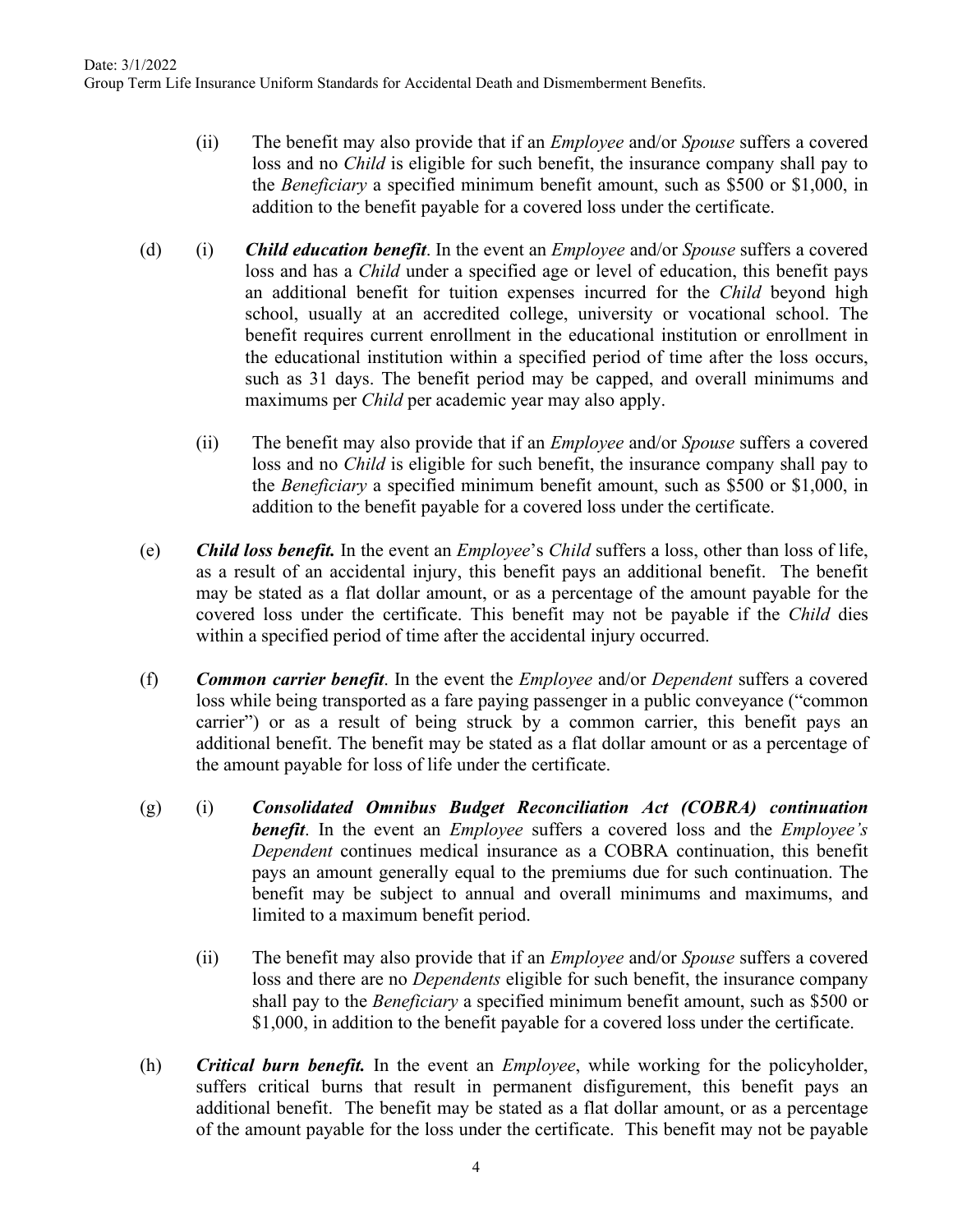if the *Employee* receives the additional benefits for total disability or total and permanent disability under the certificate.

- (i) *Emergency or disaster response team member benefit.* In the event an *Employee* suffers a loss as a result of an accidental injury occurring while the *Employee* is working for the policyholder and participating as a member of an emergency or disaster response team, this benefit pays an additional benefit. The benefit may be stated as a flat dollar amount or as a percentage of the amount payable for the covered loss under the certificate.
- (j) *Family relocation and accompaniment benefit.* In the event a *Spouse* or *Child* suffers a loss as a result of an accidental injury while accompanying the *Employee* on a business trip, or while traveling with the *Employee* for purposes of relocating the *Employee's* employment, this benefit pays an additional benefit. The benefit may be stated as a flat dollar amount, or as a multiple of the amount that would be payable for the loss under the certificate, and the multiple may differ for the *Spouse* and *Child*.
- (k) *Funeral expense benefit.* In the event an *Employee* and/or *Dependent* dies as a result of an accidental injury for which a death benefit is payable under the certificate, this benefit pays an additional benefit for the funeral expenses. The benefit may be stated as a flat dollar amount or as a percentage of the amount that would be payable for the loss under the certificate.
- (l) (i) *Hospital confinement benefit*. In the event an *Employee* and/or *Dependent* is confined in a hospital as a result of an accidental injury, this benefit pays an additional benefit for as long as the *Employee* or *Dependent* remains confined. The benefit may or may not require that the accidental injury be a covered loss for which benefits are payable under the certificate. The benefit may be stated as a flat dollar amount, a monthly benefit or a percentage of the amount payable for loss of life under the certificate. The benefit may be subject to a duration maximum.
	- (ii) To avoid being subject to state accident and health law requirements, the daily benefit shall not exceed the maximum prescribed for hospital confinement by the laws of the state where the group policy is delivered or issued for delivery.
- (m) *Human Immunodeficiency Virus (HIV) and/or hepatitis virus benefit.* In the event an *Employee* contracts the HIV or hepatitis virus as a result of sustaining an accidental injury while performing the *Employee*'s job, this benefit pays an additional benefit. The benefit may be stated as a flat dollar amount a monthly benefit or a percentage of the amount payable for loss of life under the certificate. A Workers' Compensation report may be required, as well as blood tests within certain time parameters.
- (n) *Job-related injury benefit*. In the event an *Employee* suffers a covered loss as a result of a job-related accidental injury, this benefit pays an additional benefit. The benefit may be stated as a flat dollar amount, or a percentage of the amount payable for loss of life under the certificate or as a specific amount for a covered loss suffered by the *Employee*. A Workers' Compensation report may be required.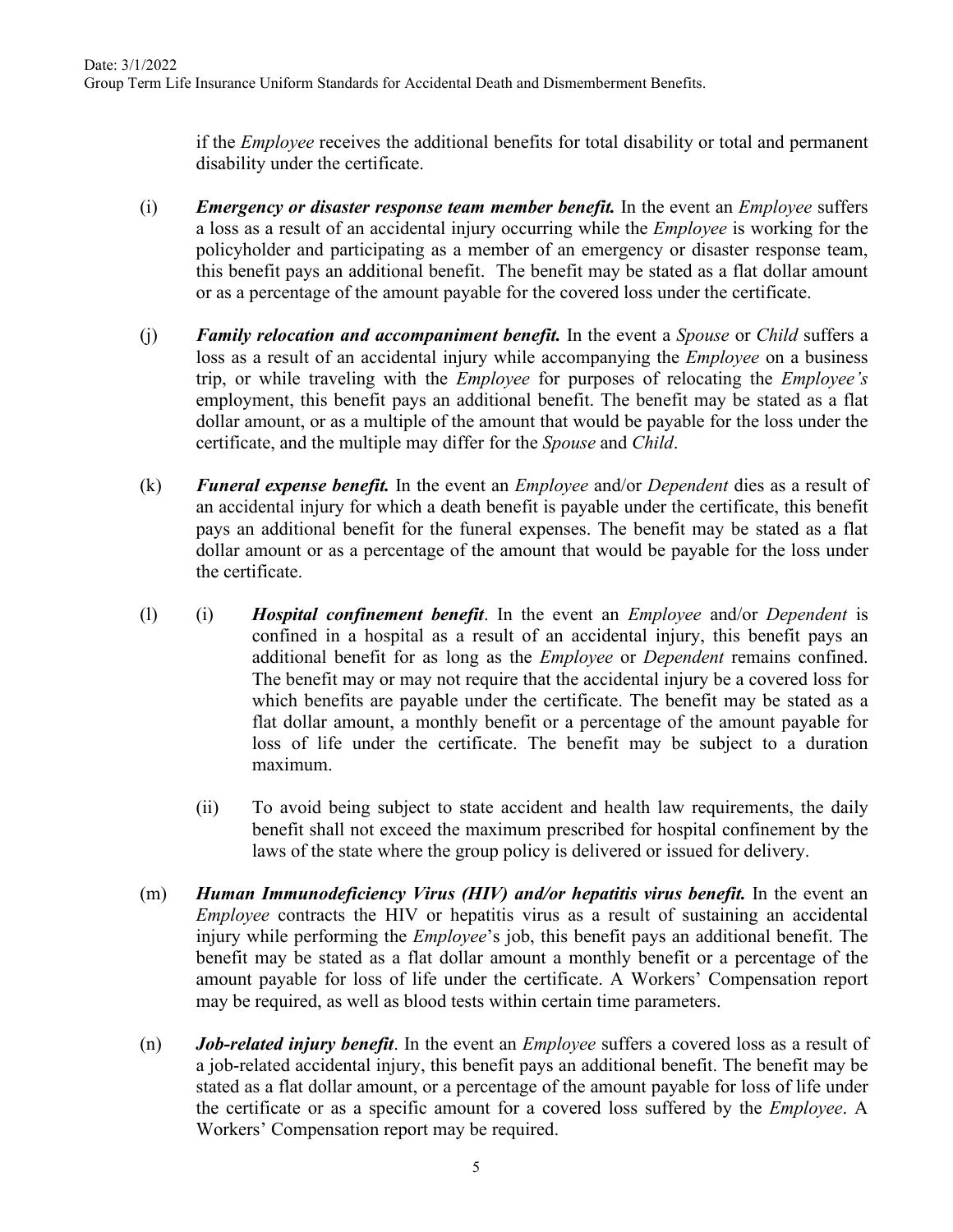- (o) *Medical evacuation expense benefit.* In the event an *Employee* and/or *Dependent* suffer a loss as a result of an accidental injury requiring medical evacuation and the *Employee* or *Dependent* is beyond a specified distance from the *Employee*'s or *Dependent's* primary residence, this benefit pays an additional benefit for charges incurred for the transportation and related medical care of the *Employee* or *Dependent*. The benefit may be stated as a flat dollar amount or as a percentage of the amount payable for the covered loss under the certificate.
- (p) (i) *Medical expense benefit.* In the event an *Employee* and/or *Dependent* seeks medical treatment within 24 hours of an accidental injury and incurs medical expenses within a specified time period, this benefit pays an additional benefit. The benefit may be stated as a flat dollar amount or as a percentage of the amount payable for the covered loss under the certificate.
	- (ii) To avoid being subject to state accident and health law requirements, the daily benefit shall not exceed the maximum prescribed for medical expenses by the laws of the state where the group policy is delivered or issued for delivery.
- (q) *Monthly home mortgage payment benefit.* In the event an *Employee* dies as a result of an accidental injury for which a benefit is payable under the certificate, and the *Employee* is survived by a *Spouse* who is a co-borrower on a mortgage, this benefit pays an additional monthly benefit if there is an outstanding balance on the mortgage. The benefit may be stated as a number of monthly mortgage payments due, capped by a specified maximum amount. The benefit ends at the earliest to occur of: when the maximum benefit is paid, when the mortgage is paid in full, when the *Spouse* dies, or when the home is sold. The benefit shall specify which type of mortgage is eligible for this benefit, such as primary home only or primary and secondary home.
- (r) *Non-occupational vehicle accident benefit.* In the event an *Employee* and/or *Dependent* suffers a loss of life while either is traveling in an automobile, as defined in the certificate, that is not being used for commercial or occupational purposes, or while a passenger in a public conveyance (such as a taxi, bus limousine, etc.), this benefit pays an additional benefit. The benefit may be stated as a flat dollar amount or as a percentage of the amount payable for loss of life under the certificate.
- (s) (i) *Relative dependent care benefit*. In the event an *Employee* and/or *Dependent* dies as a result of an accidental injury for which a benefit is payable under the certificate and the *Employee* and/or *Spouse* is survived by one or more relatives, as defined in the certificate, who were dependent upon the deceased for support, this benefit pays an additional benefit. Support requirements may vary to include deductibility for federal income tax purposes, payment of nursing home, home health care or day care expenses, etc. The benefit amount may be stated as a flat dollar amount or as a percentage of the amount payable for loss of life under the certificate, and may be paid on a periodic basis or in a single sum.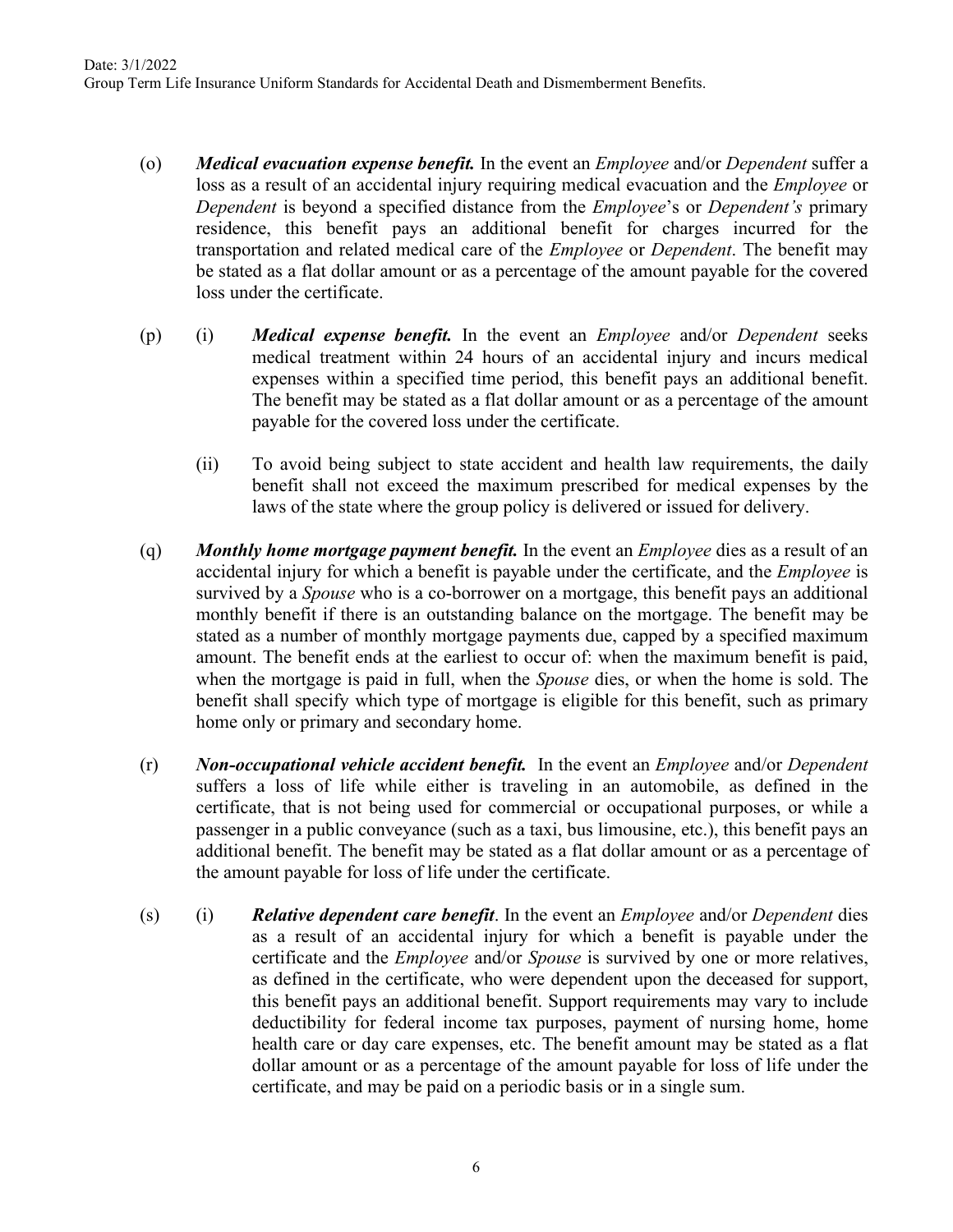- (ii) The benefit may also provide that if an *Employee* and/or *Spouse* suffers a covered loss and there are no relatives eligible for such benefit, the insurance company shall pay to the *Beneficiary* a specified minimum benefit amount, such as \$500 or \$1,000, in addition to the benefit payable for a covered loss under the certificate.
- (t) *Rehabilitative physical therapy benefit*. In the event an *Employee* and/or *Dependent* suffers a covered loss and rehabilitative physical therapy is prescribed to treat a physical condition related to the accidental injury, this benefit pays an additional benefit. The amount of the benefit may be limited to the charges incurred, or may be stated as a flat dollar amount, a monthly benefit, or a percentage of the amount payable for loss of life under the certificate or the amount payable for the specific covered loss suffered by the *Employee* or *Dependent*.
- (u) *Repatriation expense benefit.* In the event an *Employee* and/or *Dependent* dies as a result of an accidental injury for which a benefit is payable for loss of life under the certificate and the death occurs beyond a specified distance from the deceased's primary residence, this benefit pays an additional benefit for charges incurred for the preparation and transportation of the body to the deceased's city of residence. The benefit pays for the charges incurred and may be subject to an overall maximum amount.
- (v) *Residence or vehicle modification benefit*. In the event an *Employee* and/or *Dependent* suffers a covered loss that requires a permanent modification of their primary residence or primary automobile, as defined in the certificate, this benefit pays an additional benefit. The benefit may be stated as a flat dollar amount, as a percentage of the amount payable for loss of life under the certificate, as a percentage of the amount paid for the specific covered loss suffered by the *Employee* or *Dependent*, or as an amount tied directly to the costs of the modifications. The benefit shall specify which type of residence or vehicle will be eligible for this benefit, such as primary only or primary and secondary.
- (w) *Seat belt use benefit*. In the event an *Employee* and/or *Dependent* suffers a covered loss while the *Employee* or *Dependent* is traveling in an automobile, as defined in the certificate, that is equipped with seat belts and the *Covered Person* suffering the loss was wearing a seat belt, this benefit pays an additional benefit. The benefit may be stated as a flat dollar amount, or a percentage of the amount payable for loss of life under the certificate.
- (x) (i) *Spouse education benefit.* In the event an *Employee* suffers a covered loss and has a *Spouse* who is enrolled at the time of the loss in an accredited college, university or vocational school, or the *Spouse* so enrolls within a specified period of time after the loss occurs, this benefit pays an additional benefit for tuition expenses incurred by the *Spouse*. The benefit period may be capped, and overall minimums and maximums per academic year may also apply.
	- (ii) The benefit may also provide that if the *Employee* suffers a covered loss and no *Spouse* is eligible for such benefit, the insurance company shall pay to the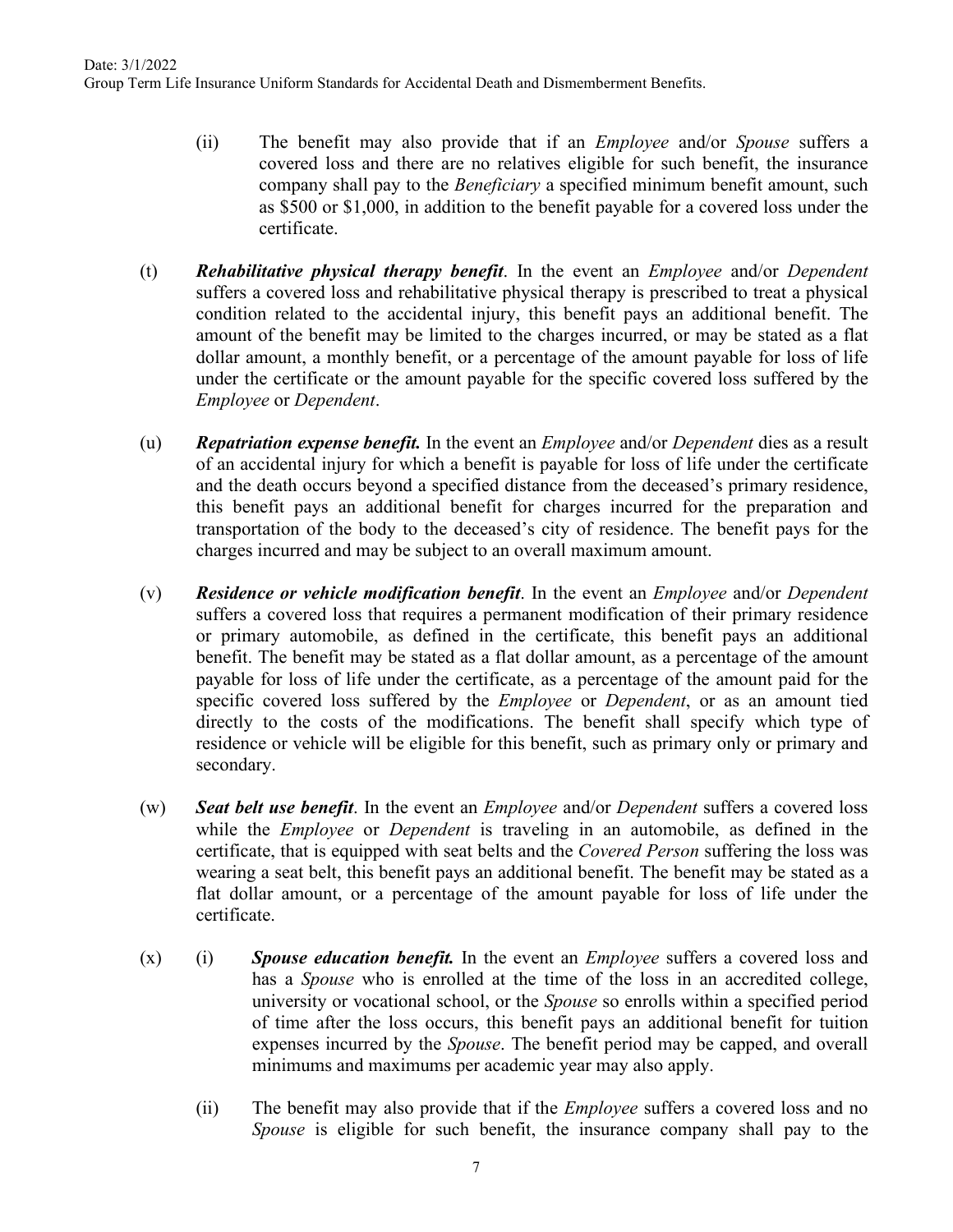*Beneficiary* a specified minimum benefit amount, such as \$500 or \$1,000, in addition to the benefit payable for a covered loss under the certificate.

- (y) *Spouse's loss of life as a result of a common accident*. In the event an *Employee* and *Spouse* die as result of an accidental injury sustained in the same accident or in separate accidents that occur within a specified period of time of each other, such as 24-48 hours, and there is at least one surviving *Child*, this benefit pays an additional benefit. The benefit may be stated as a flat dollar amount, or as a percentage of the amount payable for the *Spouse* loss of life under the certificate.
- (z) *Therapeutic counseling benefit*. In the event an *Employee* and/or *Dependent* suffers a covered loss and therapeutic counseling is prescribed to treat an emotional or psychological condition related to the covered loss, this benefit pays an additional benefit. The benefit may require that the therapy be prescribed and provided within a specified period of time after the covered loss. The benefit may be extended to cover therapeutic counseling for persons other than the *Employee* or *Dependent*, such as a parent. The amount of the benefit may be limited to the charges incurred, or may be stated as a flat dollar amount, a monthly benefit, or a percentage of the amount payable for loss of life under the certificate or the amount payable for the specific covered loss suffered by the *Employee* or *Dependent*. The benefit may be subject to an overall maximum amount.
- (aa) *Total disability benefit.* In the event an *Employee*, *Spouse* or both *Employee* and *Spouse* become totally disabled as a result of an accidental injury for which benefits would be payable under the certificate, this benefit pays an additional benefit. The *Employee* and/or *Spouse* shall be under a specified age at the onset of the total disability and shall remain so disabled for a specified period after the accidental injury. The benefit may be stated as a flat dollar amount, or as a percentage of the amount payable for the covered loss under the certificate up to a specified number of months. This benefit is not payable if the *Employee* and/or *Spouse* receives additional benefits under the certificate for total and permanent disability, is no longer totally disabled, attains a specified age, or fails to provide required *Proof of Loss*.
- (bb) *Total and permanent disability benefit.* In the event an *Employee*, *Spouse* or both *Employee* and *Spouse* become totally and permanently disabled as a result of an accidental injury for which benefits would be payable under the certificate, this benefit pays an additional benefit. The *Employee* and/or *Spouse* shall be under a specified age at the onset of the total and permanent disability and shall remain so for a specified period after the accidental injury. The benefit may be stated as a flat dollar amount, or as a percentage of the amount payable for the covered loss under the certificate up to a specified number of months. This benefit is not payable if the *Employee* and/or *Spouse* receives additional benefits under the certificate for total disability, ceases to be totally and permanently disabled, attains a specified age, or fails to provide required *Proof of Loss*.
- (cc) *Travel benefit.* In the event an *Employee* and/or *Dependent* suffers a covered loss while the *Employee* is traveling on business for the policyholder, this benefit pays an additional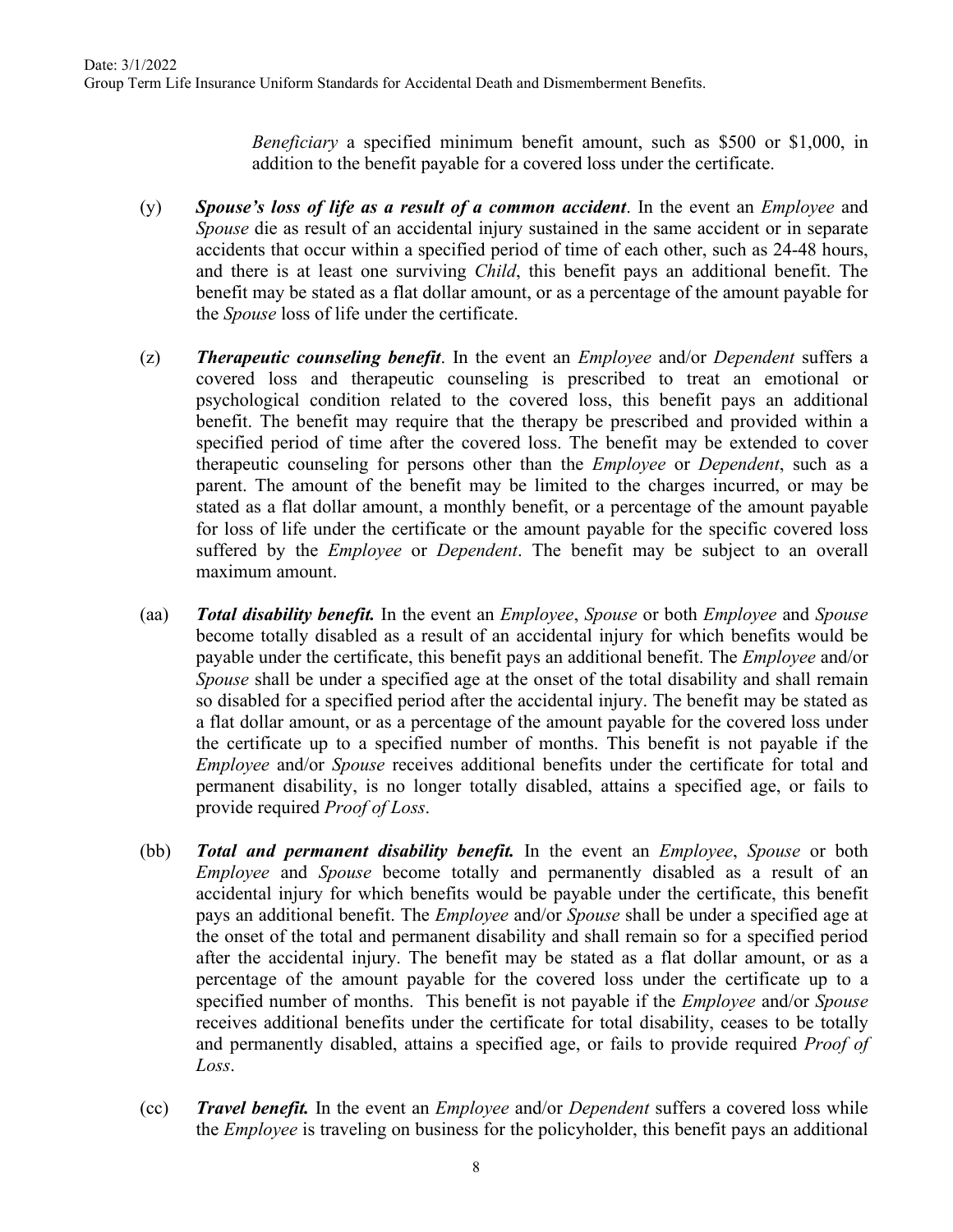benefit. The benefit may be stated as a flat dollar amount, or as a percentage of the amount payable for loss of life under the certificate or the amount payable for the specific covered loss suffered by the *Employee* or *Dependent*, as applicable.

- (dd) *Workplace felonious assault benefit*. In the event an *Employee* suffers a covered loss as a result of a felonious assault occurring at the policyholder's regular place of business, or while the *Employee* is traveling on business for the policyholder, this benefit pays an additional benefit. The benefit may be stated as a flat dollar amount, or a percentage of the amount payable for loss of life under the certificate.
- (6) The certificate provisions for the additional benefits shall define terms that have special meanings, describe who is entitled to the benefits, state when the benefits end and describe the terms and conditions of such benefits, including benefit amounts.

#### (7) The provisions may include benefits for other losses that are approved by the Interstate Insurance Product Regulation Commission.

- (87) The provisions shall state that the *Employee* accidental death benefit is payable to the *Beneficiary*, the *Dependent* accidental death benefit is payable to the *Employee*, and the *Employee* and *Dependent* accidental dismemberment benefits are payable to the *Employee*. The provisions may also allow benefits to be payable to other persons or entities as designated by the *Employee*.
- (98) The provision shall not include an aggregate limit that caps the accidental death and dismemberment benefits payable for all certificates issued by the insurance company and its subsidiaries and affiliates.

### **B. PHYSICAL EXAM AND AUTOPSY**

- (1) The provisions may state that the insurance company reserves the right, at its expense, to have a *Covered Person* examined as often as reasonably necessary for the duration of a claim for an accidental dismemberment benefit.
- (2) The provisions may state that the insurance company reserves the right, at its expense, to request an autopsy unless prohibited by law.

### **C. EXCLUSIONS**

- (1) The provisions shall specify any exclusion applicable to the accidental death and dismemberment benefit. The exclusions shall be limited to the following:
	- (a) Loss caused or contributed to by disease or infirmity of mind or body, or medical or surgical treatment for such disease or infirmity;
	- (b) An infection not occurring as a direct result or consequence of the accidental bodily injury;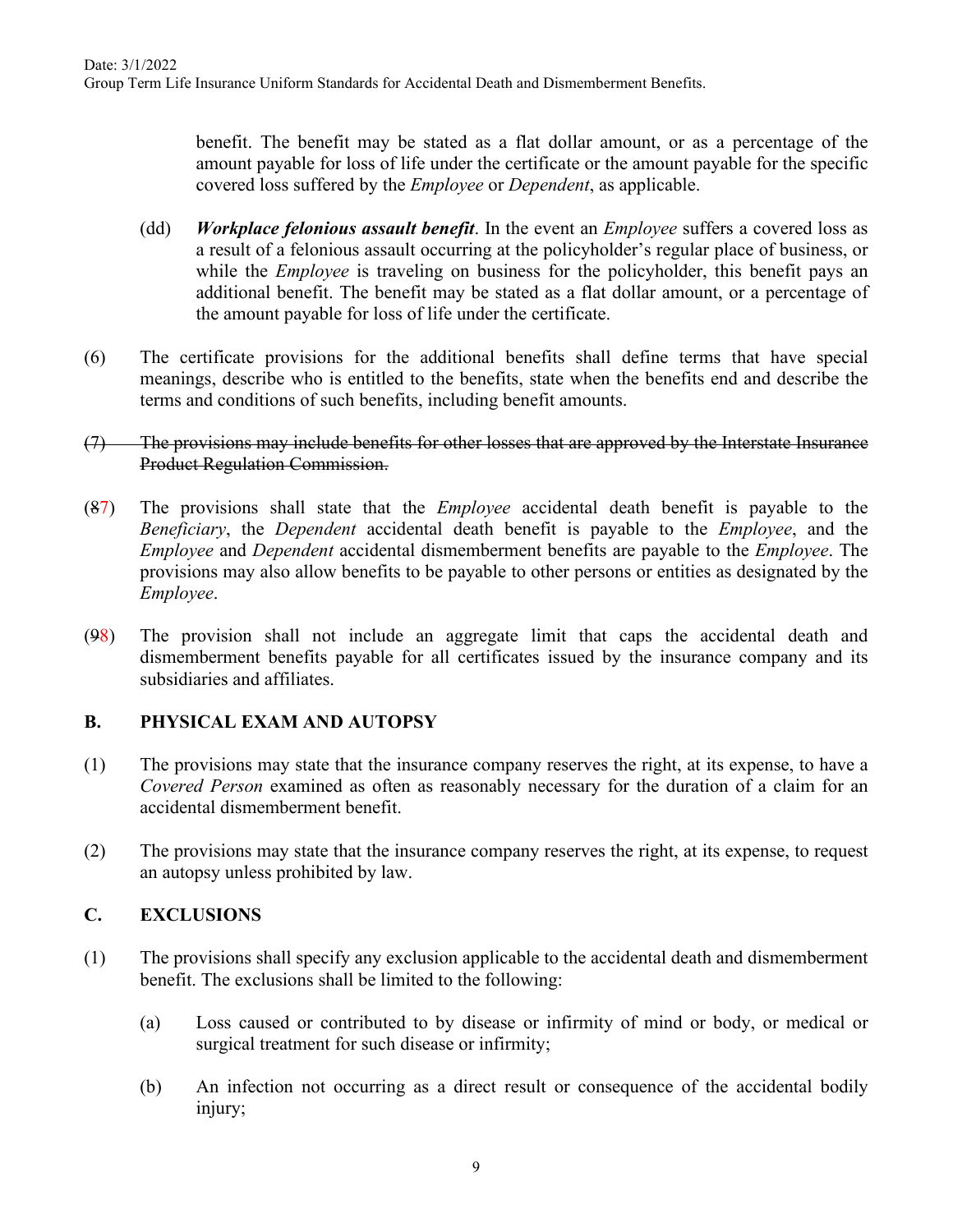Group Term Life Insurance Uniform Standards for Accidental Death and Dismemberment Benefits.

- (c) Loss caused or contributed to by any attempt at suicide, or intentionally self-inflicted injury, while sane or insane;
- (d) Loss caused or contributed to by travel in or descent from an aircraft, if a *Covered Person* acted in a capacity other than as a passenger;
- (e) Loss caused or contributed to by travel in an aircraft or device used for testing or experimental purposes, used by or for any military authority, used for travel beyond the earth's atmosphere;
- (f) Loss caused or contributed to by "war" or "act of war," as defined in the standards for the exclusions provision of the certificate;
- (g) Loss caused or contributed to by active participation in a riot, insurrection or terrorist activity;
- (h) Loss occurring while a *Covered Person* is incarcerated;
- (i) Loss caused or contributed to by committing or attempting to commit a felony;
- (j) Loss caused or materially contributed to by voluntary intake or use by any means of:
	- (i) Any drug, unless:
		- a) Prescribed or administered by a physician and taken in accordance with the physician's instructions; or
		- b) An over the counter drug, taken in accordance with the instructions; or
	- (ii) Poison, gas or fumes, unless a direct result of an occupational accident;
- (k) Loss caused or contributed to by intoxication as defined by the jurisdiction where the accident occurred;
- (l) Loss caused or contributed to by riding or driving an air, land or water vehicle in a race, speed or endurance contest;
- (m) Loss caused or contributed to by bungee jumping;
- (n) Loss caused or materially contributed to by participation in an illegal occupation or activity;
- (o) Loss caused or contributed to by rock or mountain climbing; and/or
- (p) Loss caused or contributed to by aeronautics (hang-gliding, skydiving, parachuting, ultralight, soaring, ballooning and parasailing).